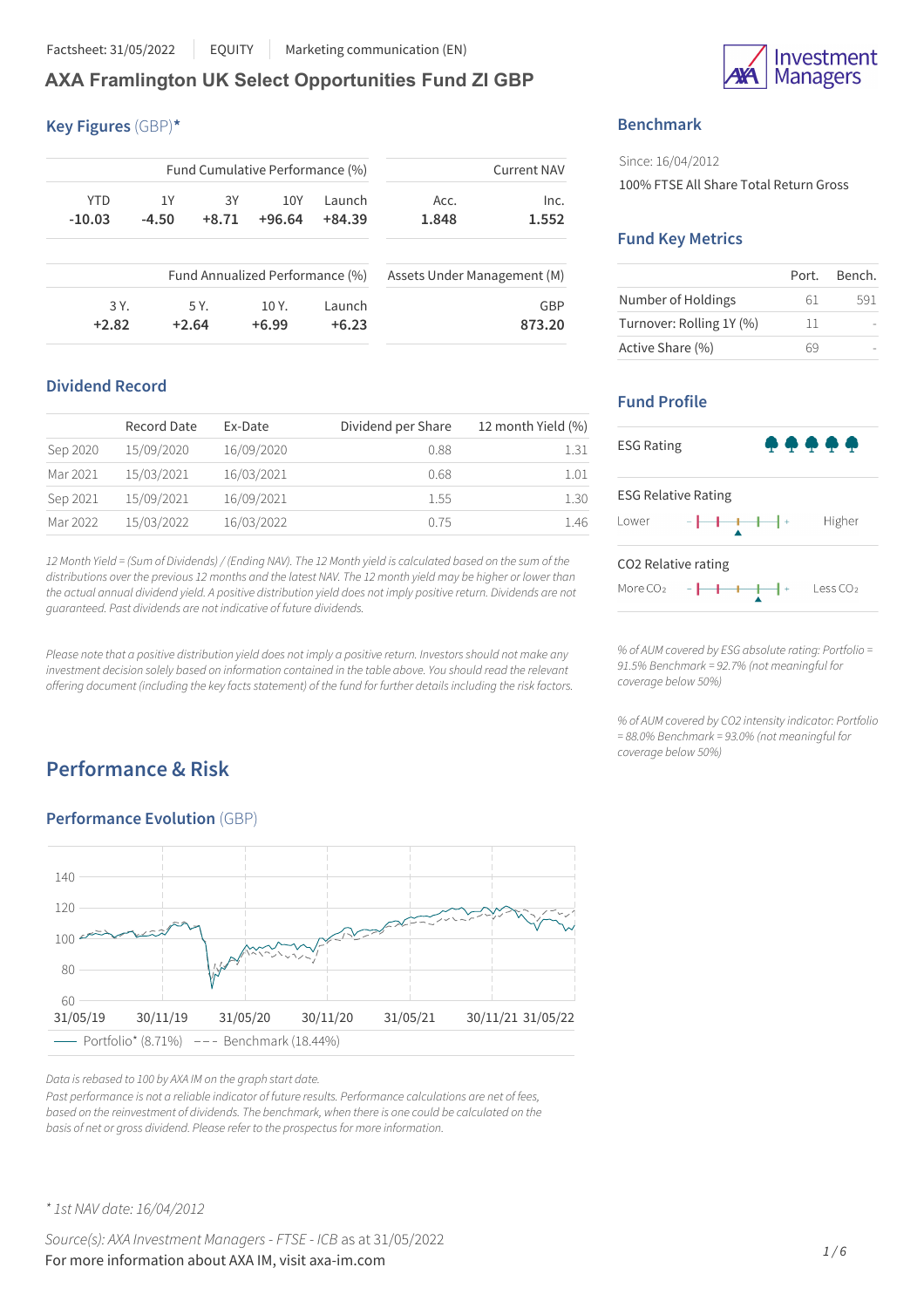### **Risk Analysis**

|                                     | 1Y      | 3Y      | 5Y      | Launch  |
|-------------------------------------|---------|---------|---------|---------|
| Portfolio Volatility* (%)           | 12.11   | 18.01   | 15.47   | 13.42   |
| Benchmark Volatility (%)            | 12.05   | 15.43   | 13.54   | 11.89   |
| Relative Risk/Tracking Error $(\%)$ | 7.75    | 8.17    | 7.16    | 7.19    |
| Sharpe Ratio                        | $-0.32$ | 0.18    | 0.20    | 0.49    |
| <b>Information Ratio</b>            | $-1.53$ | $-0.26$ | $-0.08$ | $-0.03$ |

## **Rolling Performance (%)**

|               | 1M      | 3M      | 6M      | <b>YTD</b> | 3Y    | 5Y         | 31/05/21<br>31/05/22 | 31/05/20<br>31/05/21 | 31/05/19<br>31/05/20 | 31/05/18<br>31/05/19 | 31/05/17<br>31/05/18 | Launch   |
|---------------|---------|---------|---------|------------|-------|------------|----------------------|----------------------|----------------------|----------------------|----------------------|----------|
| Portfolio*    | $-1.39$ | $-0.38$ | $-5.62$ | $-10.03$   |       | 8.71 13.93 | $-4.50$              | 22.08                | $-6.76$              | -1.11                | 5.98                 | 84.39    |
| Benchmark     | 0.69    | - 2.31  | 6 24    | 1.50       | 18.44 | 22.17      | 8.27                 | 23.13                | $-11.16$             | $-3.17$              | 6.53                 | 105.19   |
| Excess Return | $-2.08$ | $-2.69$ | -11.86  | -11.52     | -9.73 | -8.23      | $-127$               | $-1.05$              | 4.40                 | 2.06                 | $-0.55$              | $-20.80$ |

## **Annual Calendar Performance (%)**

|               | 2021    | 2020    | 2019  | 2018     | 2017    | 2016     | 2015 | 2014    | 2013  | 2012 |
|---------------|---------|---------|-------|----------|---------|----------|------|---------|-------|------|
| Portfolio*    | 15.39   | $-3.42$ | 21.89 | $-10.11$ | 10.44   | 4.03     | 9.09 | 0.68    | 29.76 |      |
| Benchmark     | 18.32   | $-9.82$ | 19.17 | $-9.47$  | 13.10   | 16.75    | 0.98 | 1.18    | 20.81 |      |
| Excess Return | $-2.93$ | 6.40    | 2.73  | $-0.63$  | $-2.66$ | $-12.72$ | 8.11 | $-0.50$ | 8.95  |      |

Past performance is not a reliable indicator of future results. Performance calculations are net of fees, based on the reinvestment of dividends. The benchmark, when there is one could be calculated on the basis of net or gross dividend. Please refer to the prospectus for more information.

# **Portfolio Analysis**

## **Top 10 Holdings**

| Equity                      |           |           | Weighting (%) | Sector           | Geography      |
|-----------------------------|-----------|-----------|---------------|------------------|----------------|
|                             | Portfolio | Benchmark | Relative      |                  |                |
| AstraZeneca PLC             | 5.12      | 6.68      | $-1.56$       | Health Care      | United Kingdom |
| <b>GSK PLC</b>              | 5.10      | 3.54      | 1.57          | Health Care      | United Kingdom |
| Diageo PLC                  | 4.78      | 3.48      | 1.29          | Consumer Staples | United Kingdom |
| Shell PLC                   | 3.58      | 7.49      | $-3.92$       | Energy           | United Kingdom |
| BP PLC                      | 3.57      | 3.44      | 0.13          | Energy           | United Kingdom |
| Reckitt Benckiser Group PLC | 3.44      | 1.61      | 1.83          | Consumer Staples | United Kingdom |
| London Stock Exchange Group | 3.07      | 1.11      | 1.96          | Financials       | United Kingdom |
| Experian PLC                | 2.90      | 1.00      | 1.90          | Industrials      | United Kingdom |
| Rentokil Initial PLC        | 2.86      | 0.39      | 2.47          | Industrials      | United Kingdom |
| Chemring Group PLC          | 2.42      | 0.04      | 2.38          | Industrials      | United Kingdom |
| Total (%)                   | 36.83     | 28.78     |               |                  |                |

*\* 1st NAV date: 16/04/2012*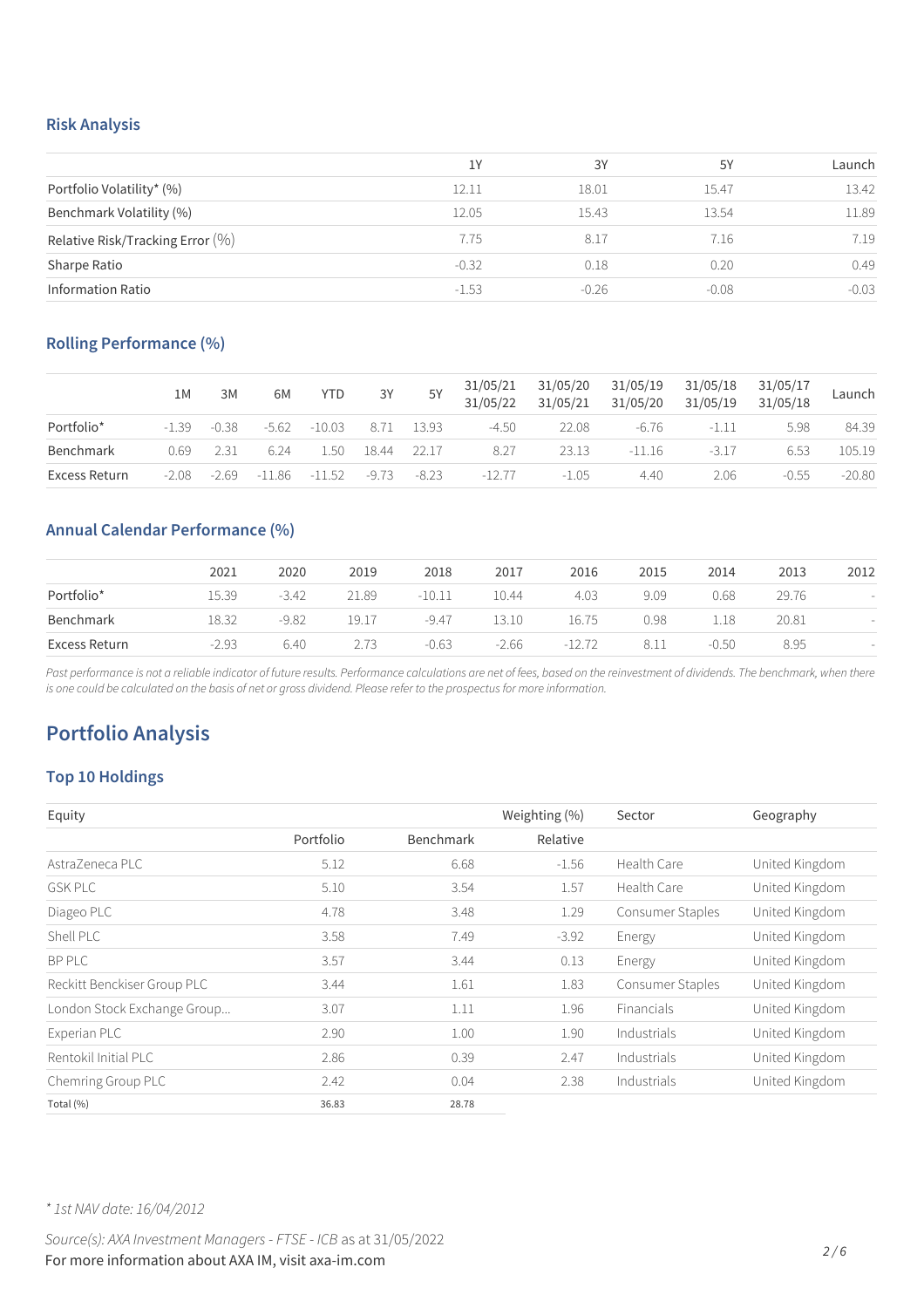## **Top 5 Overweight** (%)

|                                 |      | Port, Bench, Relative |      |
|---------------------------------|------|-----------------------|------|
| Rentokil Initial PLC            | 286  | 0.39                  | 2.47 |
| Chemring Group PLC              | 242  | 0 Q 4                 | 2.38 |
| iEnergizer Ltd                  | 2.33 | 0.OO                  | 2.33 |
| Auto Trader Group PLC           | 2.36 | 0.23                  | 2.13 |
| London Stock Exchange Group PLC | 3.07 | 111                   | 1 96 |

## **Sector Breakdown** (%)

|                        | Portfolio | Benchmark |
|------------------------|-----------|-----------|
| Industrials            | 24.17     | 10.68     |
| Health Care            | 14.70     | 11.38     |
| Financials             | 13.35     | 21.95     |
| Energy                 | 10.77     | 11.31     |
| Technology             | 9.20      | 1.30      |
| Consumer Staples       | 8.75      | 15.22     |
| Consumer Discretionary | 7.88      | 10.58     |
| <b>Basic Materials</b> | 3.47      | 8.70      |
| Real Estate            | 2.93      | 3.08      |
| Telecommunications     | 1.97      | 2.20      |
| Not Classified         | 0.04      | 0.00      |
| Utilities              | 0.00      | 3.60      |
| Cash                   | 2.78      | 0.00      |

## **Top 5 Underweight** (%)

|                              |      | Port, Bench, Relative |         |
|------------------------------|------|-----------------------|---------|
| <b>HSBC Holdings PLC</b>     | 0.00 | 4.50                  | -4.50   |
| Unilever PLC                 | 0.00 | 4 0 3                 | $-403$  |
| Shell PLC                    | 3.58 | 749                   | $-392$  |
| British American Tobacco PLC | 0.OO | -3.30                 | $-3.30$ |
| Glencore PLC                 | 0 OO | 283                   | $-283$  |

## **Active Exposure by Sector** (%)



## **MarketCap Breakdown** (GBP - %)

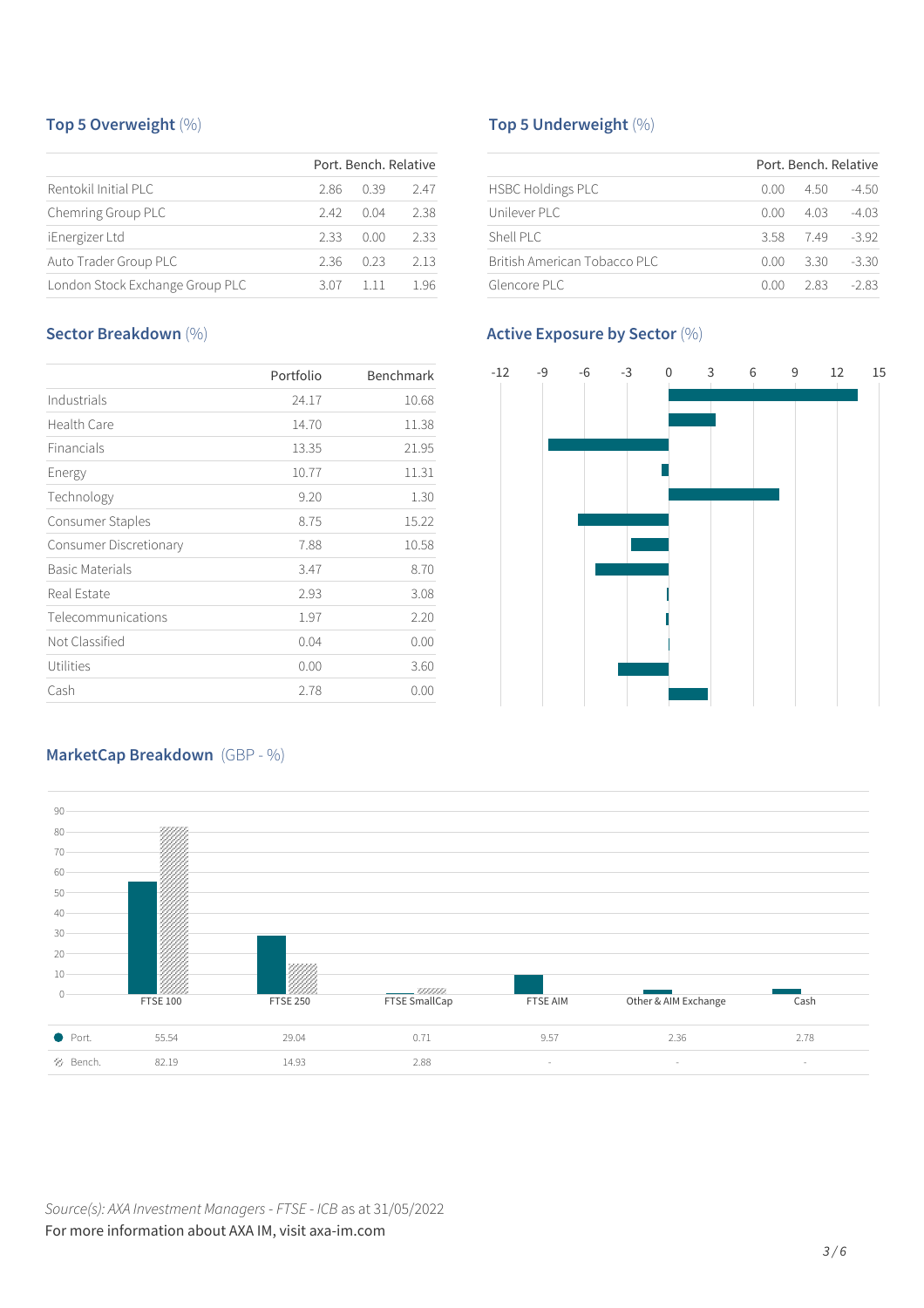# **Additional Information**

## **Administration: ZI GBP**

| Legal form                              | Unit Trust                             |
|-----------------------------------------|----------------------------------------|
| <b>UCITS Compliant</b>                  | Yes                                    |
| <b>AIF Compliant</b>                    | No                                     |
| Legal country                           | United Kingdom                         |
| 1st NAV date                            | 16/04/2012                             |
| Fund currency                           | GBP                                    |
| Shareclass currency                     | GBP                                    |
| Valuation                               | Daily                                  |
| Share type                              | Accumulation / Income                  |
| ISIN code C / D                         | GB00B7FD4C20 / GB00B703ZS07            |
| Bloomberg Code C / D                    | FRACATA LN / FRACATI LN                |
| SEDOL Code C / D                        | B7FD4C2 / B703ZS0                      |
| MEX Code C / D                          | FRSLCO / FRSELO                        |
| Valoren C / D                           | 385185 / 385175                        |
| Ongoing charges                         | 0.83%                                  |
| Financial management fee                | 0.75%                                  |
| Maximum management fees                 | 0.75%                                  |
| Performance fee : none                  |                                        |
| Minimum initial subscription            | 100 000 GBP                            |
| Minimum subsequent<br>subcription       | 5000 GBP                               |
| Management company                      | AXA Investment Managers UK<br>Limited  |
| Delegation of account<br>administration | STATE STREET BANK AND TRUST<br>COMPANY |
| Custodian                               | <b>HSBC BANK PLC</b>                   |
|                                         |                                        |

*As disclosed in the most recent Annual Report, the ongoing charges calculation excludes performance fees, but includes management and applied servicesfees. The effective Applied Service Fee is accrued at each calculation of the Net Asset Value and included in the ongoing charges of each Share Class.*

## **Fund Objectives**

The aim of this Fund is to provide long-term capital growth.

### **Investment Horizon**

This Fund may not be suitable for investors who plan to withdraw their contribution within five years.

### **Risk Characteristics**

| Lower risk | Potentially lower reward |  | Higher risk<br>Potentially higher reward |  |
|------------|--------------------------|--|------------------------------------------|--|

The risk category is calculated using historical performance data and may not be a reliable indicator of the Fund's future risk profile.

The risk category shown is not guaranteed and may shift over time The lowest category does not mean risk free.

#### **Why is this Sub-Fund in this category?**

The capital of the Fund is not guaranteed. The Fund is invested in financial markets and uses techniques and instruments which may be subject to sudden and significant variation, which may result in substantial gains or losses.

## **Additional Risk**

Liquidity Risk: some investments may trade infrequently and in small volumes. As a result the Fund manager may not be able to sell at a preferred time or volume or at a price close to the last quoted valuation. The Fund manager may be forced to sell a number of such investments as a result of a large redemption of units in the Fund. Depending on market conditions, this could lead to a significant drop in the Fund's value and in extreme circumstances lead the Fund to be unable to meet its redemptions.

Further explanation of the risks associated with an investment in this Fund can be found in the prospectus.

### **Subscription Redemption**

Your orders to buy, sell or transfer units in the Fund must be received by the Administrator by 12 noon on any working day, to receive that days Fund price. Please note that if your order is placed by an intermediary or Financial Adviser they may require extra processing time.The Net Asset Value of this Fund is calculated on a daily basis.

Minimum initial subscription: £100,000 Minimum additional subscription: £5,000 Minimum holding: £100,000

### **How to Invest**

Retail Investors Retail investors should contact their Financial intermediary.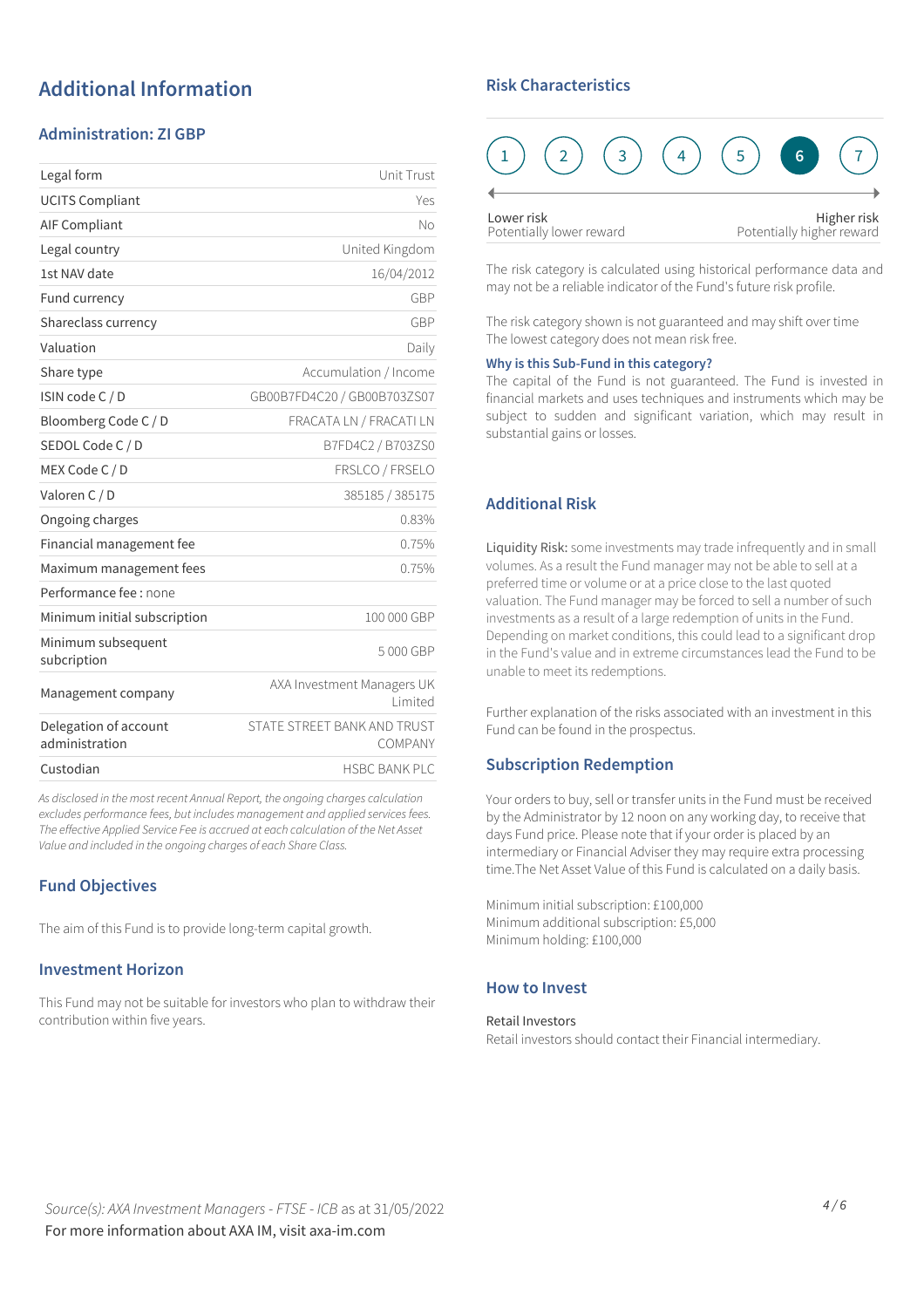## **ESG Metrics Definition**

The ESG absolute rating is based on a proprietary scoring methodology. If the fund has one tree (5 trees), it means that it is in the lowest (highest) ESG absolute rating category. For more information on the methodology, please visit https://www.axa-im.com/responsible-investing.

ESG relative rating is calculated as the difference between the ESG absolute rating of the portfolio and the ESG absolute rating of its benchmark. If ESG Relative rating is positive (negative), this means that the portfolio has a higher (lower) ESG absolute rating than the benchmark.

CO2 relative intensity is calculated as the difference between the CO2 intensity of the fund (expressed in tCO2/M€ Revenues) and the one of the benchmark.

If CO2 Relative intensity is green, it means that the intensity of the portfolio is lower than that of the benchmark. If CO2 Relative intensity is orange, it means that the intensity of the portfolio is higher than that of the benchmark. If CO2 Relative intensity is yellow, it means that the intensity of the portfolio is similar than that of the benchmark.

ESG indicators are for informational purposes only. The portfolio has neither statutory nor contractual ESG objectives.

### **Disclaimers**

#### Not for distribution or dissemination to US investors

This document is for informational purposes only and does not constitute investment research or financial analysis relating to transactions in financial instruments as per MIF Directive (2014/65/EU), nor does it constitute on the part of AXA Investment Managers or its affiliated companies an offer to buy or sell any investments, products or services, and should not be considered as solicitation or investment, legal or tax advice, a recommendation for an investment strategy or a personalized recommendation to buy or sell securities. The information contained herein is intended solely for the entity and/or person(s) to which it has been delivered, unless otherwise allowed under applicable agreements. AXA Investment Managers hereby disclaims any responsibility for any subsequent reproduction, redistribution or transmittal, along with any liability stemming from such activities.

Due to its simplification, this document is partial and opinions, estimates and forecasts herein are subjective and subject to change without notice. There is no guarantee forecasts made will come to pass. Data, figures, declarations, analysis, predictions and other information in this document is provided based on our state of knowledge at the time of creation of this document. Whilst every care is taken, no representation or warranty (including liability towards third parties), express or implied, is made as to the accuracy, reliability or completeness of the information contained herein. Reliance upon information in this material is at the sole discretion of the recipient. This material does not contain sufficient information to support an investment decision.

Before making an investment, investors should read the relevant Prospectus and the Key Investor Information Document / scheme documents , which provide full product details including risks,

investment charges and fees associated with the purchase of one of the mentioned products and risks. The information contained herein is not a substitute for those documents or for professional external advice.

The products or strategies discussed in this document may not be registered nor available in your jurisdiction. Please check the countries of registration with the asset manager, or on the web site https://www.axa-im.com/en/registration-map, where a fund registration map is available.

Past performance is not a guide to current or future performance, and any performance or return data displayed does not take into account commissions and costs incurred when issuing or redeeming units. The value of investments, and the income from them, can fall as well as rise and investors may not get back the amount originally invested. Exchange-rate fluctuations may also affect the value of their investment. Due to this and the initial charge that is usually made, an investment is not usually suitable as a short term holding. Commissions and costs have an adverse effect on the performance of the fund.

The Fund referenced herein has not been registered under the United States Investment Company Act of 1940, as amended, nor the United States Securities Act of 1933, as amended. None of the shares may be offered or sold, directly or indirectly in the United States or to any US Person unless the securities are registered under the Act, or an exemption from the registration requirements of the Act is available. A US Person is defined as (a) any individual who is a citizen or resident of the United States for federal income tax purposes; (b) a corporation, partnership or other entity created or organized under the laws of or existing in the United States; (c) an estate or trust the income of which is subject to United States federal income tax regardless of whether such income is effectively connected with a United States trade or business. In the United States, this material may be distributed only to a person who is a "distributor," or who is not a "U.S. person," as defined by Regulation S under the U.S. Securities Act of 1933 (as amended).

For the purposes of presenting the breakdown by country, sector, principal exposures and active strategies, equities and similar instruments relating to a single company (ADRs, GDRs, RSPs, rights, etc.) are grouped in order to form a single exposure for the said company.

Annual turnover rate : Sum the last 12 monthly results to obtain the turnover rate over 1 rolling year, calculated according to the following formula: (abs(purchase) + abs(sale) - abs(subscription - redemption) ) / (2\* average AUM).

Purchase and sale exclude derivatives, short term instruments and some corporate actions.

Subscription and redemption are netted on a monthly basis, impact of inflows and outflows can result in negative turnover which does not reflect portfolio turnover, therefore annual turnover has a floor of 0.

### Depending on the recipient's respective jurisdiction or region, the following additional disclosures may apply:

For Chilean Investors: This private offer avails itself of the General Regulation No. 336 of the Superintendence of Securities and